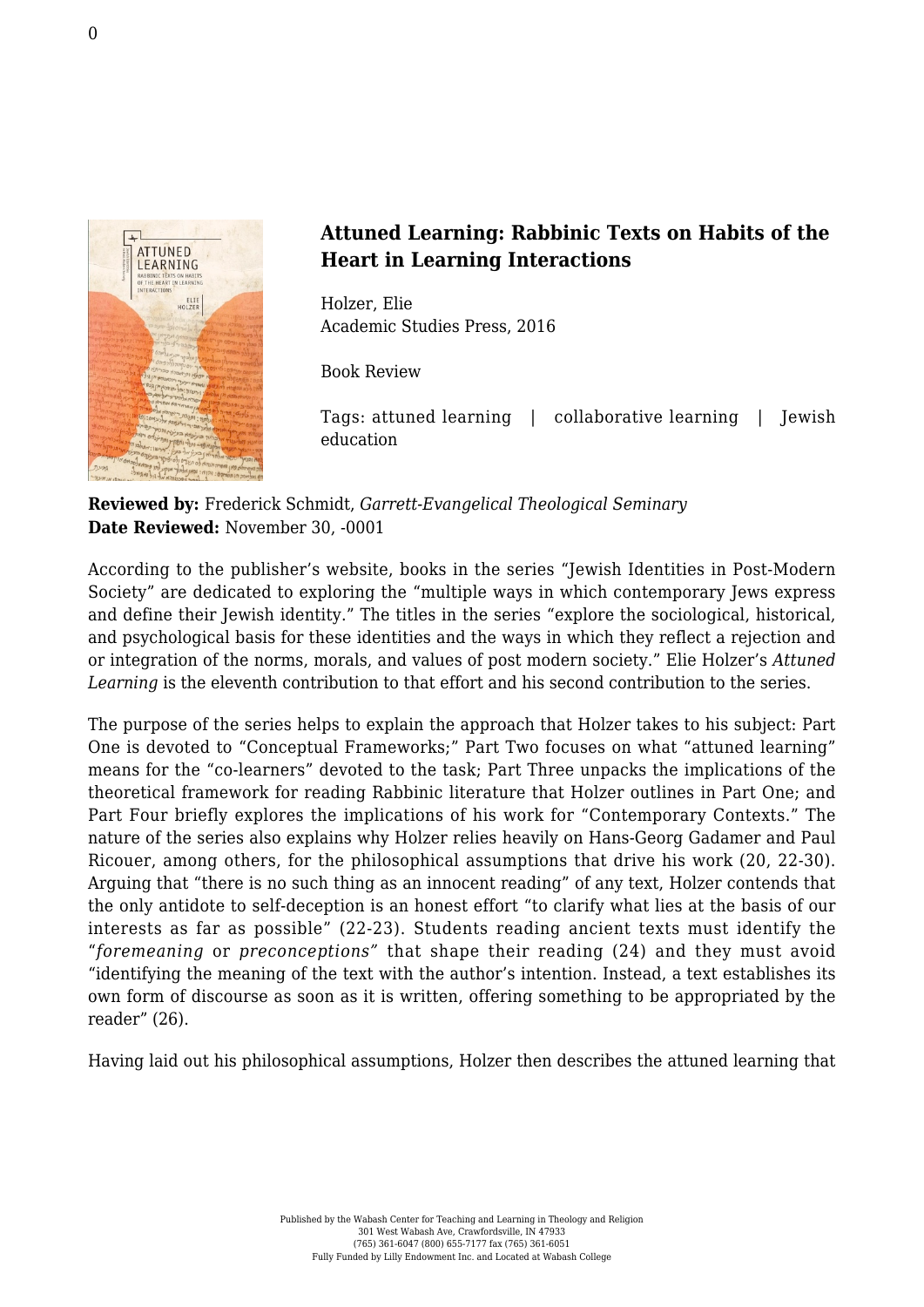both teachers and students can accomplish, using the discourse in rabbinic literature as an illustration, source, and foil. "Argumentative learning" can be found there and has its contribution to make (47ff.), but – as Parker Palmer notes -- it is also "doubled edged" and can degenerate into "a secretive, zero-sum game played by individuals for private gain" (57).

At the heart of rabbinic exchange, however, is what Holzer describes as *chavruta,* which he translates as "'companionship' or 'friendship'" (41, n. 5). Attentive to the moral and emotional quality of the learning process and the roles that each co-learner plays, even conflict is placed in very different context. Teachers and students advance in their understanding by listening to one another, for which "the divine presence" or the *"Shechina"* (71ff.) is a metaphor and "'God' is understood primarily as some transcendent quality of a genuine interpersonal experience" (73).

Teachers who recognize the importance of *chavruta* and the perils of argumentative learning are alert to the experiences of the learner and avoid the dynamics that lead students to experience their teachers as "uncaring" (112f.), "disgruntled" (114f.), or "incompetent" (116f.). Instead, Holzer argues, they are to attend to the "visage" of their students. They "see" their faces (129-130) and they look for "illumination" (130ff.). Likewise, the students "welcome" the faces of their teachers (135ff.) and receive the "visage" of their instructors (138ff.), indicating their willingness to enter into the partnered learning that has been offered.

The result is a process in which "educators… never allow their active and curious presence to transform the learners' presence into a shadow of their learners," but "stimulate learners to live a critically conscious presence in the pedagogical and historical process" (159).

There is a good deal to be absorbed here for the theological educator, especially as an antidote to teaching that is either sterile and concerned with subject matter alone or views the student as an object of deconstruction. As Holzer describes it, both approaches are equally immoral (149-150 and ns. 12 and 13). Theological educators will also find reasons to differ with the author. Writing for a broader and not necessarily religious audience, Holzer defines God and God's presence in ways that are scarcely adequate if one conceives of God as more than a metaphor.

Given the richness of the rabbinic tradition, one also wonders whether we might have learned even more, if Holzer had allowed the rabbis to reflect on what they believed about God as both a teacher and a student of Torah (88ff.). But, given his philosophical assumptions, that gift is strained through sieve of post-modern philosophy, skeptical as he is of innocent readings, let alone the voice of God. One wonders whether deeper attunement might have entertained the possibility that there was another Visage, longing to be welcomed into the conversation.